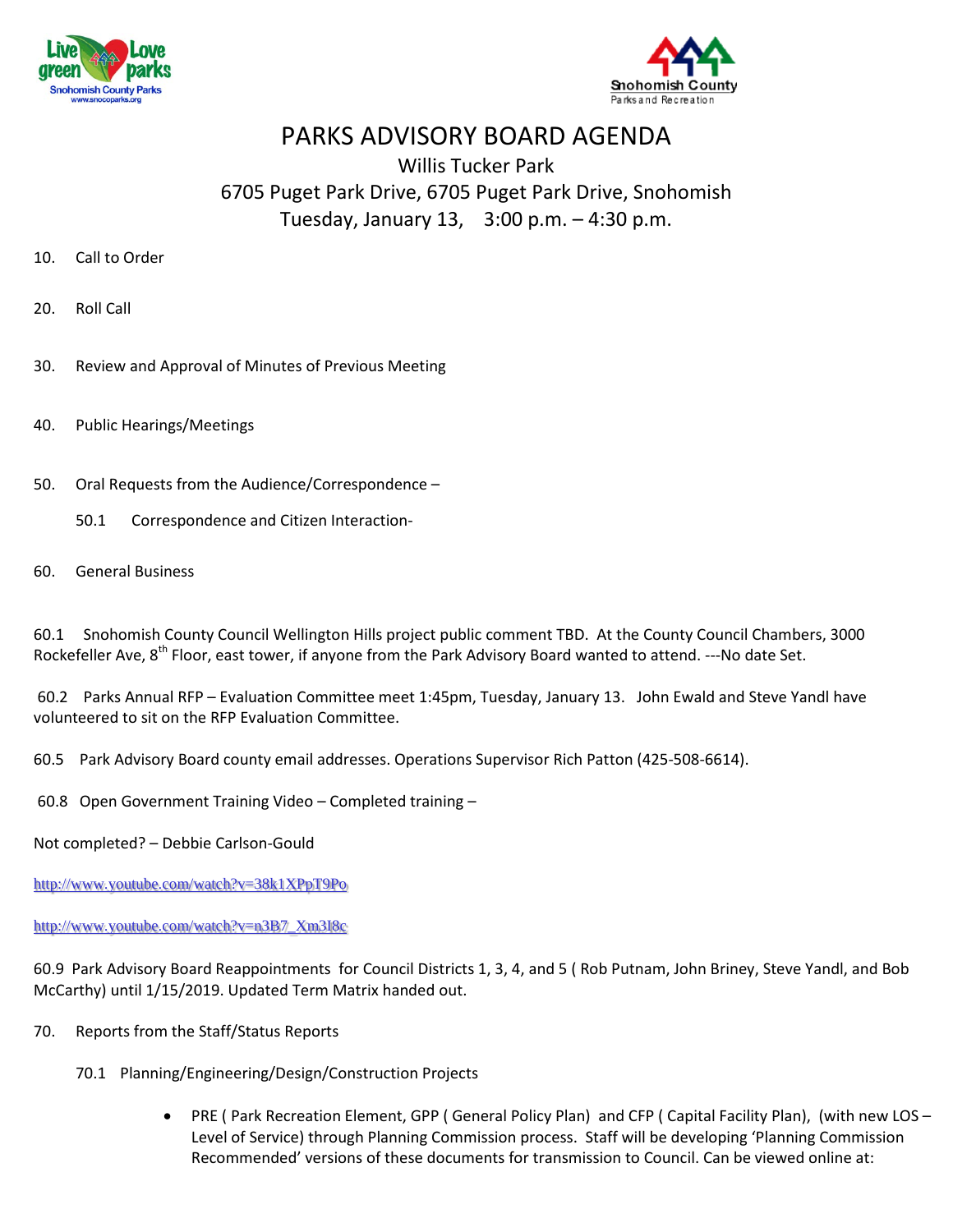[http://www.snohomishcountywa.gov/DocumentCenter/View/19907.](http://www.snohomishcountywa.gov/DocumentCenter/View/19907) Final version will hopefully be completed by June 2015.

- Oso Memorial Parks will facilitate meetings and discussions with the families affected to determine a memorial.
- RCO and other grant projects Applied for Esperance, Lake Stickney, Bryant and Miller Shingle Trailheads, Whitehorse Trail, Hooven Bog, Wenberg (2 separate applications) and Whitehorse Trail. Preliminary ranking have been released and actual award will be based on legislative funding allocation and completion of other projects (by other jurisdictions)
- 1. Whitehorse Trail Bridge/Rail projects Our donors have agreed to extend until December 31, 2015, their offer of \$301,000 to deck and rail fourteen (14) of the Whitehorse Trail bridges that need to be completed. Currently Snohomish County Public Works has completed decking on two (2) of the bridges with the railing work to be completed soon.
- 2. The initial Whitehorse trail slide (40') on Deer Creek has received the necessary permits to shore up the bank and provide trail/bank stabilization.
- 3. A second Whitehorse trail slide, downstream of the initial Deer Creek slide, had been detected, and county parks/public works are attempting to gather the necessary permits to shore up that bank and provide trail/bank stabilization.
- 4. County Parks has received a \$75,000 RCO grant from the state and with a county match of \$86,000 to replace missing ballast and firmup trail surfacing around Trafton/Cloverdale.
- 5. Our donors have purchased the 29 acres next to our Fortson Mill property for \$250,000 and deeded it to the county parks department, that can be used for camping and additional trail parking/amenities.
- 6. Parks has conversation with WSDOT for \$1.1 m to install two underpasses on HWY 530 by Cicero. WSDOT pays for one and Parks for the other. Updated estimate is \$1.78 million for one (1) underpass. WSDOT and Parks still discussing and reviewing funding options. Latest estimate is \$1,062,515 to restore 1 mile of trail through slide area. Working with FEMA on approval for reimbursement
- 7. \$589,000 FEMA grant will be used to complete the remaining ½ mile raised Oso trail that the Highway 530 contractor was not able to include in their work plan. Meeting with FEMA onsite on the  $6<sup>th</sup>$  of November.
- 8. Snohomish-Woodinville trail acquisition under review/due diligence. Anticipate completing acquisition by April 2015.
- 9. Parks Planning Bi-Monthly Capital Project Status Report handed out.

70.2Park Director's Time (Tom Teigen with Help from Russ Bosanko)

- Rhody Ridge Arboretum Update on Life Estate Met with possible not for profit organization ( Foundation) that may have an interest in managing and operating the site on Monday, November 17.
- Economic Benefits of Outdoor Recreation in Washington summary report handed out
- 80. Message from the Board Around the Table